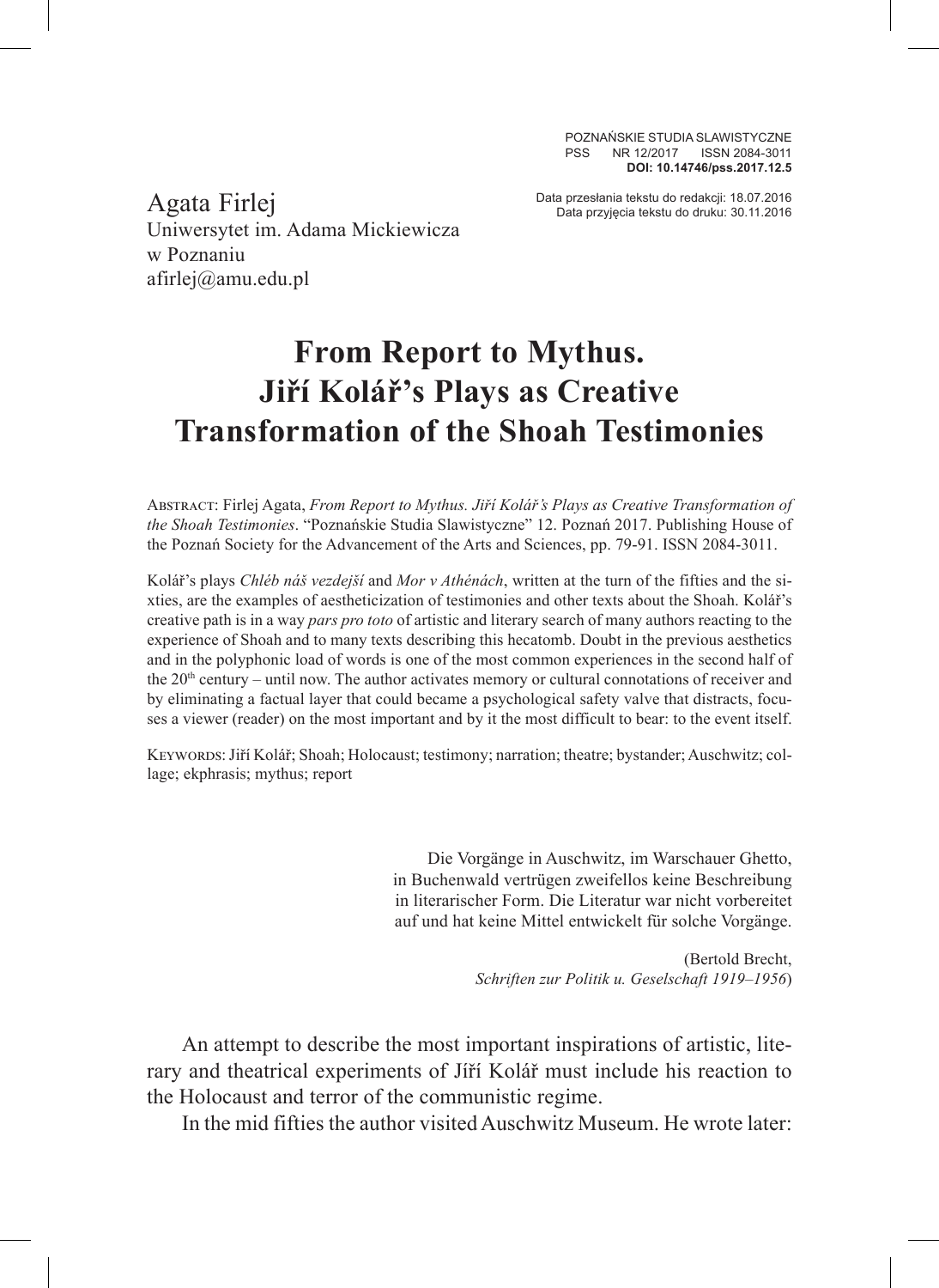It was for me one of the biggest shocks I experienced: a great glass room full of hair, shoes, suitcases, clothes, prostheses, dishes, glasses, toys etc. Everything marked with a terrible fate, marked with something the art did not comprehend and will not comprehend. Here my skepticism reached its peak in regards to everything that used and uses artificial shock, to everything that ever wanted to provoke, to irritate, to shock, in regards to whatever exhibitionism (Kolář 1965: 6).

Kolář's confession reminds Bertold Brecht's remark quoted at the beginning of my paper. Although chiasmage called *Vlásy* was created by the artist before his visit to Auschwitz but after this trip he came to conclusion his work gained a new, terrifying context. This reflection in connection with his doubt in a word, rejection of the discursive role of literature as reservoir of symbols feeding demagogical speeches of ideologists, led him to idea of creating or reprocessing of works from pieces and leaving in them, as he called it, a rift of understatement (or a field of action for a receiver). It can be said that the creative path of Kolář is in a way *pars pro toto* of artistic and literary search of many authors reacting to the experience of Shoah and to many texts describing this hecatomb. Doubt in the previous aesthetics and in the polyphonic load of words is one of the most common experiences in the second half of the  $20<sup>th</sup>$  century – until now.

Jiří Kolář did not really write theatre plays (or the poems of the late fifties): he constructed them in the same way as he did it with his prolages, chiasmages and "confrontages", thanks to which he became famous in France, Great Britain, and North America. Kolář's both dramas – *Chléb náš vezdejší* and *Mor v Athénach –* because he published only the two – I treat as narcissistic works (in a neutral sense of the word) and as ekphrastic ones, as they directly rely – by their form and staffage – to a plastic activity of the author himself.

*Chléb náš vezdejší* was created in 1959 and *Mor v Athénách* in 1961. Reaserchers of Kolář's output underline that the above mentioned dramas and book of poems *Básnĕ ticha* were created in the same time, when the artist started to treat a word not only as semantic unit but first of all as a graphic and iconoclastic one. Transformation of creative conception is reflected in a collage-like composition of texts. Such form reminds to a degree centonic designs: statements taken out from the original context and placed in a new surroundings achieve different, often deepened meaning. A compositional base of the drama *Chléb náš vezdejší* are wordplays, instructions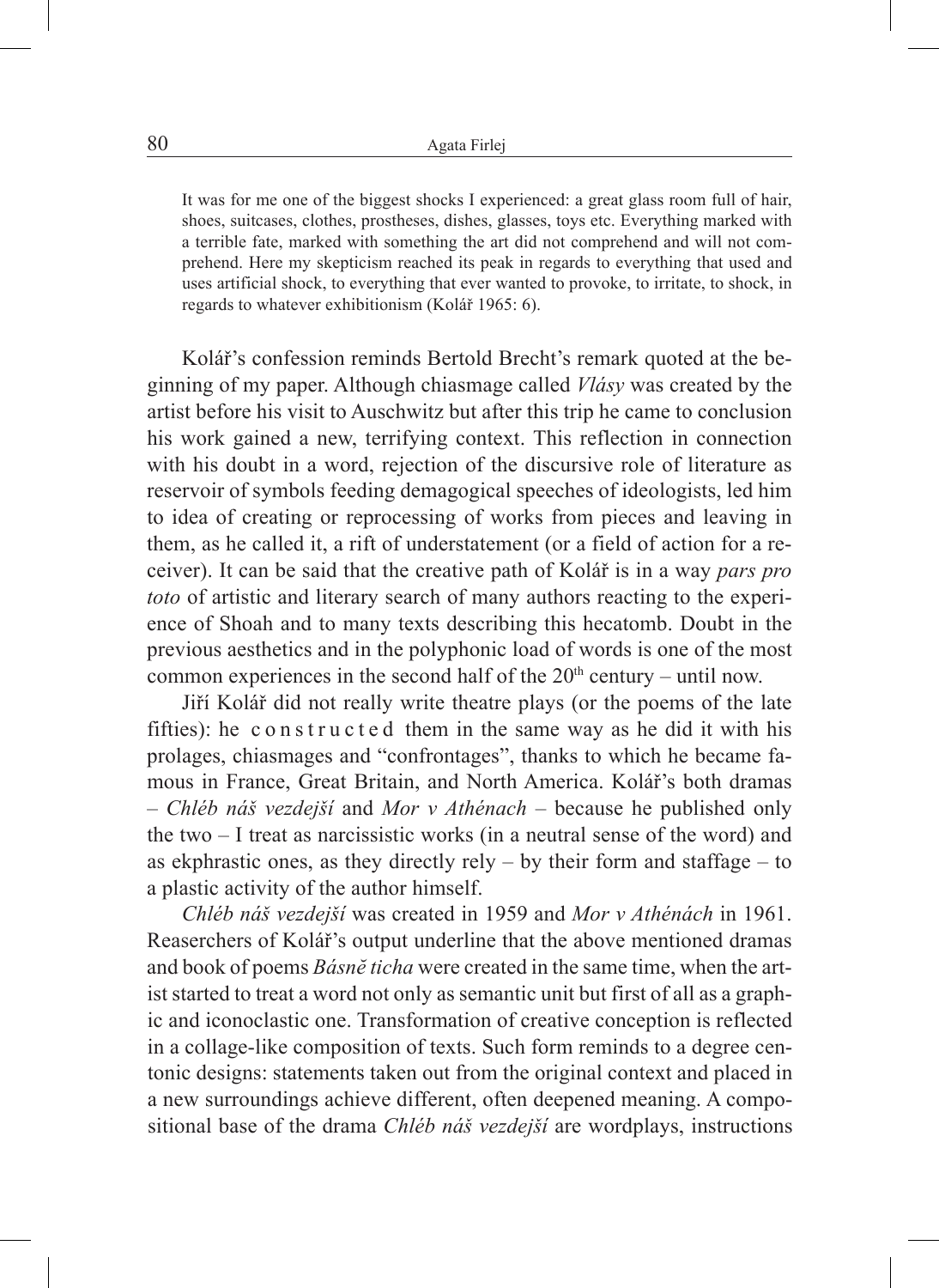which are later developed in a book of poems *Návod k upotřebení*. It is the only work where Kolář directly harks back to his prison experience.

*Mor v Athénách* is collage-like (due to its form it can be associated with *Černá lyra* ) resembling *Chléb...* but, contrary to this work it has got – to a degree – a traditional dramatic axis. It is built of quotations from *The conquest of Mexico* by William H. Prescott, war memories collected by Otto Kraus and Erich Kulka in a book *Továrna na smrt* (these were also used by Arnošt Lustig in his *Modlitba pro Kateřinu Horovitzovou*), reports from South America colonization, pieces of the sixteenth century treatise of a Spanish friar Bartolomeo de las Casas *La Brevísima relación de la destrucción de las Indias*, old Egypt texts, a book by Václav Kočka *Lidice, dějiny a poslední dnové vsi*, history of Ruthenian sects, pieces of biography of Ladislav Klíma and the ending of *De rerum natura* by Lucretius.

The above set allows me to assume Kolář set a goal for himself to go through history of human meanness, like it was done by Jakub Arbes in his famous romanetto *Newtonův mozek* (of course the only thing both works have in common is the idea and accumulation of historical pictures).

Faithful to an avant-garde conception of arts synthesis, Kolář treats dramaturgy as in a way widely understood creativity, and builds, as I mentioned earlier, ekphrastic works. In this context I understand ekphrasis *sensu largo* as an intermediate link between the verbal and the visual representation of reality, and combine it with the avant-garde pursuit of syncretism.

Ekphrasity of Kolář's dramas realizes in twofold way: through collage form and usage of requisites characteristic of his plastic works and through double form of each of the plays that are preceded by a pre-play which is a surreally transformed, distant reflection of what happens in the text "proper". The concept of author, as he said himself, was as follows: "Každá [hra] měla mít dvě verze: přehrání, jak určuje text, a potom snově bláznivé zpracování jevištní, filmové, jakékoli, které mělo následovat. Spokojil jsem se s předehrou, proto že to «druhé» provedení bylo nad mou víru, musel jsem celý život držet srdce na provaze, aby mi neuteklo" (Bauer 2001: 6). Some of the props – for example a bone in *Mor w Athénách* – and a scenography are common for pre-play and the play. A collage form is visible in quotations from other sources inserted in the characters' conversation – for example a novel by Ladislav Klíma, who, by the way, appears in *Mor v Athénách* as one of the characters – or in the textual stylization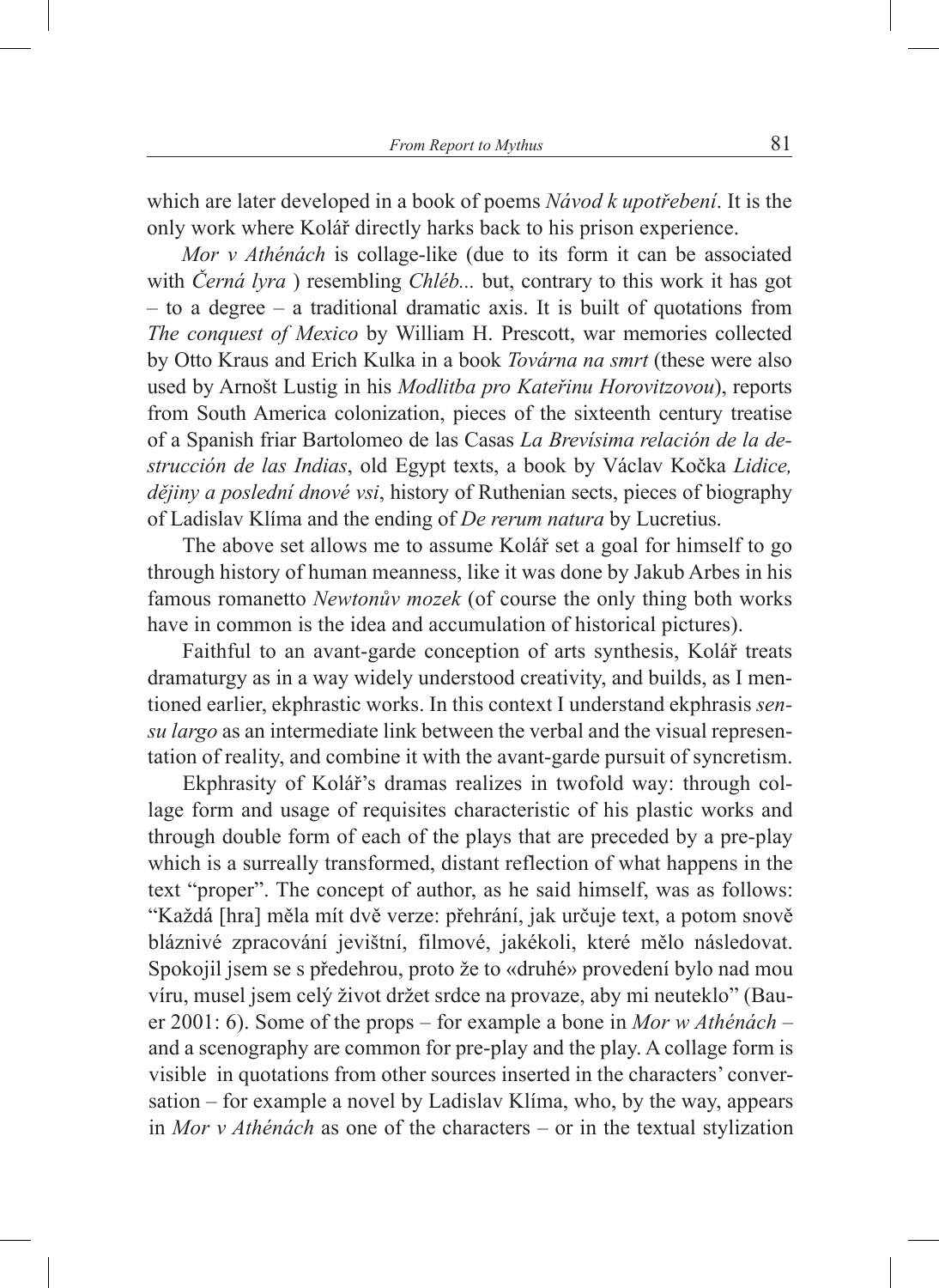associated with various discoursive forms easy to be distinguished. This intertextuality serves the project of combining of seemingly distant threads into a composition, which – like in a plastic collage – joins decontextualized pieces in a new entity.

A few times Kolář uses in his plays an authentic testimonies concerning the Holocaust, introduces also stories pertaining indirectly to terrifying pictures of genocide and through this manner shows, thanks to deliberate omission of hard facts about place and time of the events he talks about, an universal character of the horrible repertoire:

ALYBIS (*přednáší pomalu s využitím ticha*) Jámy byly sto metru dlouhé a dva hluboké… nahnali je do baráků kde se museli svléci Země była krásná a sličná stáli tu jako při stvoření… Potom přeťali dráty které oddělovaly úsek od hrobů… Tento průchod był okamžitě obstoupen špalírem mužů s býkovci a psy… U každé jamy čekal jeden ten… Za bití a štěkotu šli… Ten na vartě nahnal dolů vždy deset lidí přinutil je lehnout a jiní čarostřelci na krajích jam... Živí ulehali na mrtvé až byly hroby plné Ženy a nemluvňátka stříleli odděleně Trvalo to asi pět hodin za doprovodu taneční hudby rozhlasových vozů

The above description is inspired by the authentic testimonies of the Nazi crimes and despite containing motifs characteristic of this kind of stories (a laud dance music, shooting people above the pit, burying victims in "layers" in a mass grave) and through this easily recognizable, is purposefully void of concrete details (where, when, who). The author activates memory or cultural connotations of the receiver and by eliminating a factual layer that could become a psychological safety valve that distracts, makes the viewer (reader) to focus on the most important and by it the most difficult thing to bear: to the event itself.

A collage (in different shapes and variants) as an artistic method, both: discursive and ethical, ties Kolář's output with literary and theatrical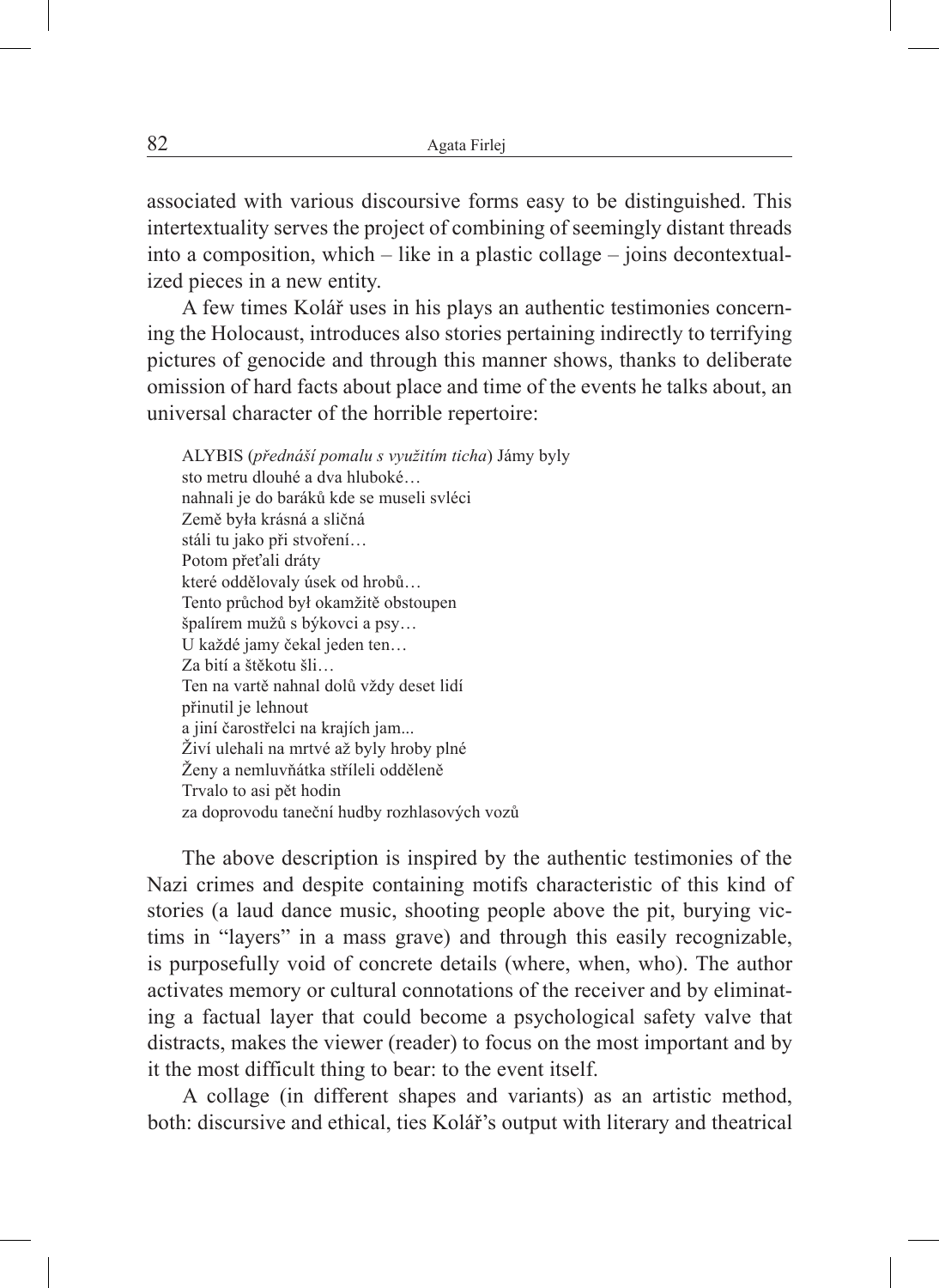activity of Tadeusz Różewicz. Both creators search their way for creating of literature in non-literary times: non-literary in a sense of the previous understanding of literature (seen, according to Brecht, as a field that was not ready for concentration camps and crematorium chimneys). Kolář started his search in the tome *Černá lyra* of 1948–1949; in which he declared:

Celá sbírka měla být dějinami lidské podlosti, ukončenými svědectvími z koncentračních táborů. Napřed jsem se snažil vtáhnout tyto výpovědi do mlhy literatury, ale brzy jsem poznal nesmyslnost svého počínání a rozhodl jsem se ponechat jim jejich autentičnost. Proto jsem také tyto básně nazýval "autentickou poezií" (Kolář 1994: 245).

One should not be deceived: when he was writing about a "mist of literature" the artist rejected only literature in a "pre-war" sense. In contrast to Primo Levi, who condemned using artistic means for… artistic mean' reason only, Kolář is perfectly aware that language cannot be freed from figurativeness, and rejection of that "mist" means entering a different poetics. Różewicz's unsuccessful escape from aesthetics ends in similar way. Aleksandra Ubertowska studying a problem of the Polish poet's entanglement in *literariness* notices:

A figure of trope (a footprint of children's feet, a picture of hair of a murdered women), ethical in its essence is in fact a smart synecdoche, eye-catching concept used to gain a "strong" artistic effect. Undoubtedly a certain "tropologic surplus" is created as if a language itself, against the author's intentions, tended toward figurativity (Ubertowska 2004: 61).

In *Černá lyra,* Jiří Kolář gives this method a try and later he will use it in his dramas in order to select them, take them out of context, change someone else's prose into poetry. He creates poetic collages, binds together, like in cento, utterances coming from initially different works. A creator performs an artistic experiment which, as he himself describes in a commentary to *Samobáseň*, is a "embedding" one work in another to gain the effect of dialogue. Leszek Engelking notices that this method is a literary version of prolage, an artistic technique of cutting away a piece of picture and pasting a different work in this place (it was used later by Kolář), and quotes an important declaration of the author himself: "only collage was able to chase away a «fairy tale» from the stage" ("fairy tale" being the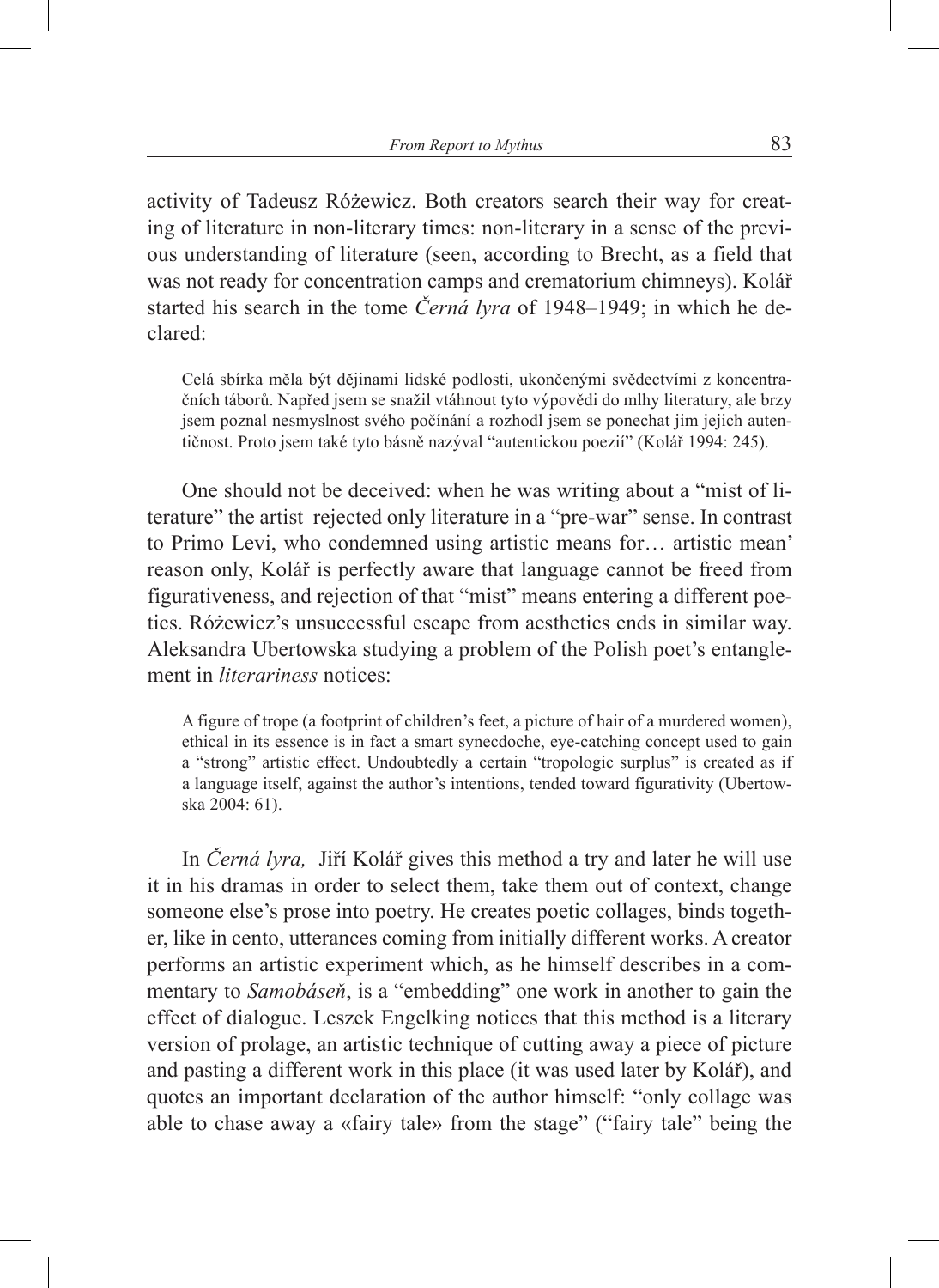same as "mist of literature") (Engelking 2007: 6). And as far as a stage is concerned the same prolage method, developed and transposed into dramatic matter, appears in the plays *Mor v Athénách* and *Chléb náš vezdejší*.

Poetic and artistic collages of Jiří Kolář contain that rift of understatement, "indeterminancy" hated by ideologists of all breeds. This is close to Hrabal's remark about a "rift in a brain", without which it is impossible to live in the Central Europe – this remark surly pertained to a life in the Central Europe under the banner of the totalitarian system, which – as the name suggested – totally controls reality, even the one depicted in art works, caring about its "closeness", "airtightness", wedged into a idolatric – seeming – wholeness. Kolář's conception of creativity was – paradoxically from the perspective of the above mentioned remarks about totalitarianism – the consequence of decision about the close tie between art and life, all around unuprated reality (it was the most important slogan of Skupina 42); author assured: "Všechny koláže, co jsem udělal, jsem žil" (Kolář 1997: 283). Words and objects works in his literary output alike his artistic works, they are submitted to a similar decontextualisation, turning inside out, chopping; the author would like to make the receiver – through putting words in the polyphonic surroundings, an object in a new scenery – "to see things anew".

Decontextualisation is a method that applies almost wholly to the play *Mor v Athénách* and to a certain degree it also appears in *Chléb naš vezdejší*. Pieces connected collage-like, taken out from their original textual or historical context allow the artist to bring forth ideas important for the dramas' meaning. Here is one example excerped from *Chléb...*: one of the characters, Žaket, dictates his secretary, Tereza, two versions of speech; she saves them… but not on paper, only in her own memory, so to speak: by heart. When Žaket radically changes concept, his assistant must completely erase the previous version from her mind in order to "purely" adopt a new one (isn't it Orwellian vision?).

ŽAKET (*ohnivě*) V prvé řadě nesmíme nevidět rafinovanost způsobu vniknutí do našich řad. Napřed fingovaný rozchod s rodiči, později zavržení dědictví, potom život v transfuzním ústavu, jako by vyměněná krev mohla předělat duševní podstatu hyeny, aby bezpečně a s tím větší drzostí mohl hrát svou bezectnou roli a nebyl ohrožován nikde. Návrhy reorganizací v pracovních táborech s odborničením v oboru norem způsobil nedozírné ztráty nejen na společném majetku, ale i v duševní prosperitě každého, kdo podléhal jeho komandu a názorům. Jako člen ředitelství stále a vždy stál na straně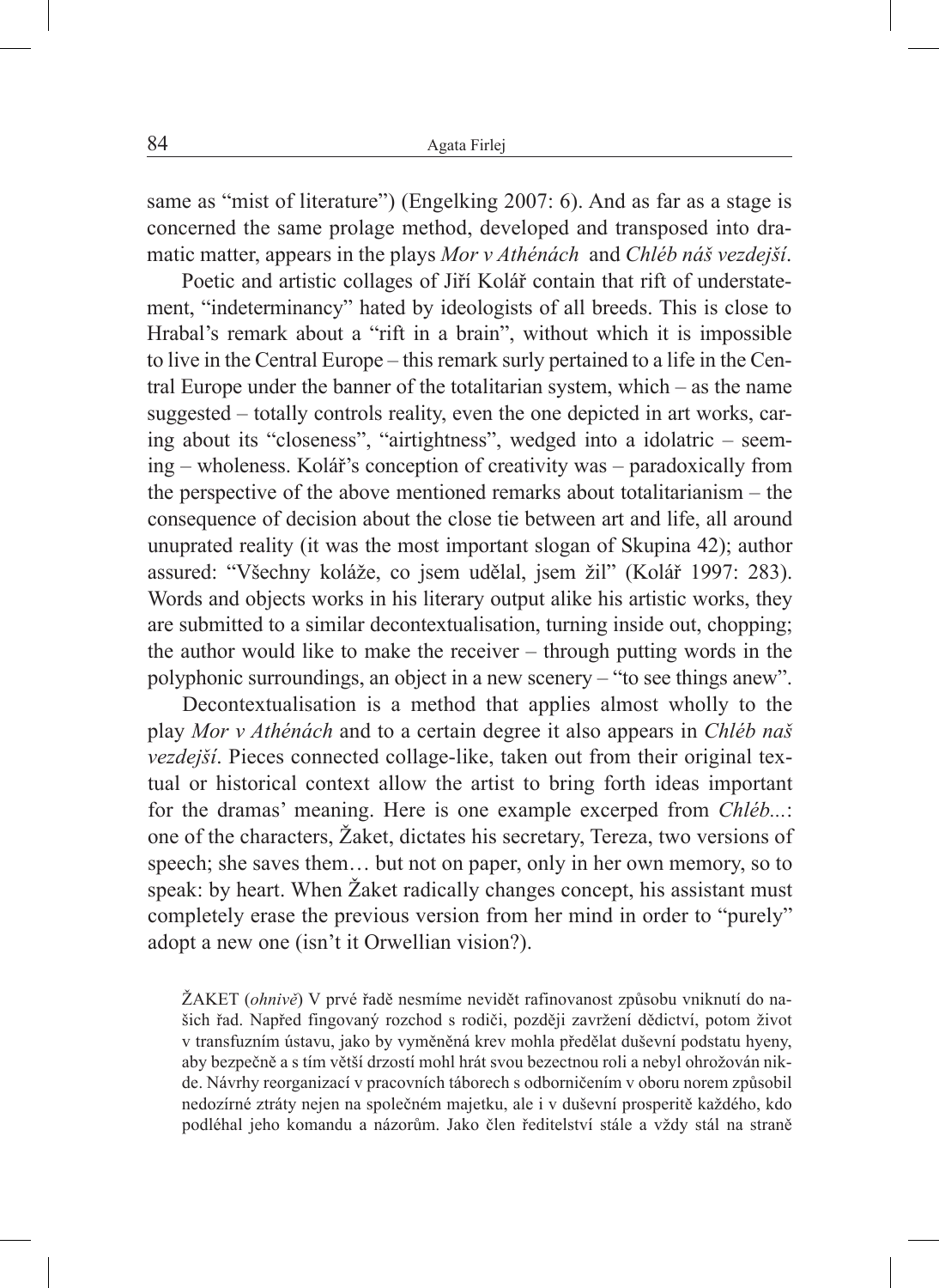nepřátel státu a po utvoření ministerstwa našeho sektoru ukázal se jako hlavní škůdce a sabotér, podrývač a zesměšňovač každého usnesení vyšších míst. Svými nestoudnými proievy, spojenými s drzým vystupováním a rafinovaně nepřátelskými články, živou mocí zabraňoval všemu, co jen tak trochu mířilo vzhůru. Pro toto všechno nevím, kdo by ještě mohl souhlasit, aby…

This passage, in which Žaket uses a kind of newspeak characteristic for the functionaries of the communist apparatus can be regarded also as an expression of the position of Kolář in the debate between artists and experts on the issue of the Shoah, on the (un)ethical, metaphorical or universalizing representations of these events, which some disputants would treat as a taboo: becouse such hecatomb just cannot be a subject of metaphorization (metaphor assumes the possibility of finding an adequate counterpart in the history). Almost immediately after the February revolution, Kolář in his works linked the Holocaust and the trauma of the Second World War with the Stalinist terror, which he experienced. In 1949, he began to write a kind of lyrical diary, significantly entitled *Očitý svědek. Deník 1949* and dedicated to the witness of the Holocaust, the Czech Jew Jiří Weil. At the date of February 23, when Weil's book *Život s hvězdou* came out, there is a note:

Téma okupace bude ještě dlouho zneklidňovat básníky. Snad jednou, až bude vše zdánlivě zapomenuto, vyjde na světlo něco opravdovějšího a většího, ona veliká vize ponížení a utrpení, vize nezahladitelné síly člověka, jeho neomezené a nezastrašitelné víry v život a nenávisti k lži, polopravdě, tuposti a nelidskosti nejkonkrétnější a nejobyčejnější. Prameny zrůdnosti a falše ještě neukázaly jedinou známku utišení a ochablosti (Kolář 2012: 25).

Kolář's reflection – it was the artist who, along with Josef Hiršal, Josef Škvorecký and other young authors, was one of Weil's closest friends – already contains the seeds of doubt in the possibility of a verbal presentation of the war trauma. Memory – as Kolář suggests – is a phenomenon that should be understood as the way of communication, it aspires to the impossible fullness and uniqueness. A valued reflection comes later, "až bude vše zdánlivě zapomenuto" – before there is only a chaos and the tangle of items that are arranged in a seemingly coherent sequences, but they contain the seeds of non-obvious inconsistencies. The eyewitness (or maybe rather bystander…?) Jiří Kolář sought an adequate language (not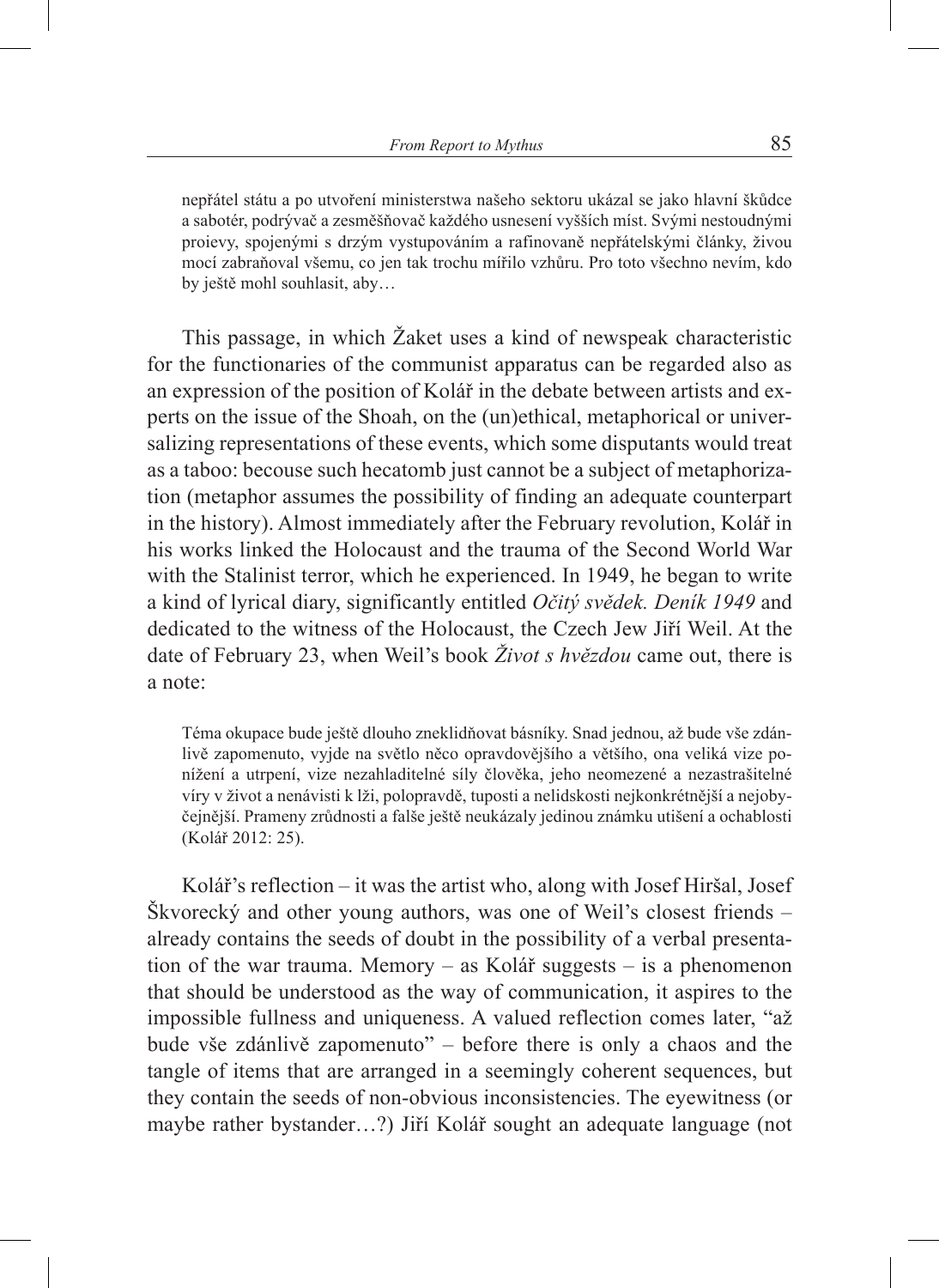necessarily a language woven with words), the provision referring to the preached by "creators of Holocaust *decorum*" (in terms of Leszek Engelking) imperative rejection of aesthetics.

One of the most direct artistic expressions about Shoah was a set of collages created in the sixties from copies of pictures made by atelier of Prague Jewish community. The workers of this shop photographed goods and furniture taken away from their Jewish owners, proving in this way the process of registering and transporting people to concentration camps. Kolář included in his collages also pictures of Hungarian Jews taken in 1944 to Auschwitz-Birkenau, usually connecting two photos that were tied together according to a semantic "rhythm" or chronological order of the depicted events.

The eye witness Jiří Kolář was looking for the adequate language, cautiously treating an imperative to reject aesthetics as it was preached by, let me repeat, "creators of Holocaust *decorum*".

The search for adequate forms, undertaken immediately after the war and carried out in subsequent volumes of poetry, collage dramas, in visual *Básnĕ ticha*, led the artist finally to the idea that the word does not have to be a substance of literature; what is more: it no longer can be its substance. Kolář began to search for the essence of poetry somewhere else: in the rhythm, repetition, analogy of objects as well as impressions, conditions that could suggest a chain of possible associations to the recipient. Above all, what the Kolář distinguished in the operating of poetic art is the use of pre-existing images or objects, turning them only in new contexts and relationships with other objects: the creator defined his method as a poetic system copied in the non-linguistic sphere. Disgusted with the poetry created with compromised words, Czech artist sought the salvation *extra Ecclesiam* of language. This concept can be no doubt the resignation of substance criterion for distinguishing between the branches of art (like for example sound for a music, paint for a painting, stone and plastic materials for sculpture etc.), a rejection – as a consequence – of the notion of syncretism, which complicates the existing divisions. In this case, it is no longer possible to talk about "breaking/moving the frontiers of arts", because such frontiers cease to exist at all; it is also difficult to use the concept of "synthesis of arts" if the difference of substance ceases to be a distinguishing factor of the various types of artistic expression, and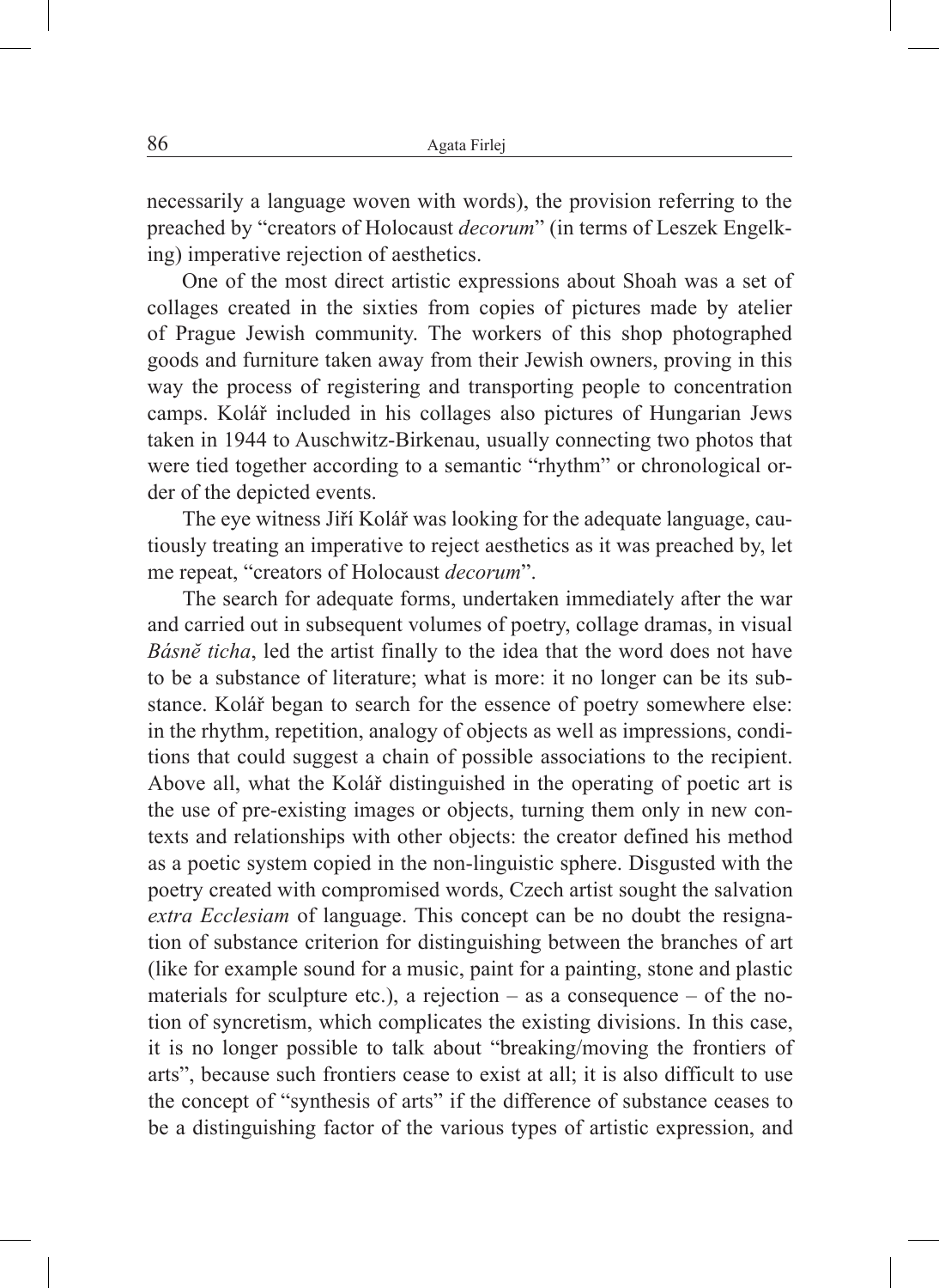finally: the literary works can no longer be interpreted in the context of the literary tradition – what could give interesting results in reference to such writer, like Milan Kundera, who has write in French, but his output grown out of the Czech or, more broadly, the Central European tradition). With all the doubts related to the correction or even a revolution in the field of art, proposed by Kolář, it is important to precise the homogeneity, syntheticity of the artist's vision; he creates both literary texts (including drama) and art works in the spirit of doubt in the old divisions. An attempt to find a new concept which is to revolutionize the art and along with its theory it is a consequence of the avant-garde provenance of the Czech creator and its relation to the non-distant historical events, especially to the tragedy of the Holocaust.

The Czechoslovak post-war literary and theatrical audience was a subject of similar mechanisms (perhaps in a subtler extent) as the Polish audience: the output related more or less directly to the Holocaust, Jewish transports, attitudes of bystanders, usually elicited the question of the status of the author namely whether he belonged to the witnesses (bystanders) or to the victims of the Holocaust. Such questions were often politically motivated. Regardless of which side the creator was identified with, he intervened in a special network of relationships and expectations of readers or viewers. An accumulation of – not necessarily expressed and expressible emotions related to the adoption of such issues made the author's sovereign decisions about the choice of artistic means difficult, if not impossible. Kolář clearly declared himself as a "bystander" (according to the famous nomenclature and classification by Raul Hilberg), considering the tragic experience of the common people of Central Europe. In the play *Mor v Athénách* one of the characters utters words that sound like the biblical Jonah lament or Job's cry of pain (the last line is, moreover, almost a pure quotation from the biblical words of the latter):

ALYBIS (*zvedne hlavu*) Nešťastné místo ke zkáze určené nevinné že přihlíželo ponížení… Běda tomu kdo byl jen svědkem potupení dvakrát běda tomu kdo nečinně přihlížel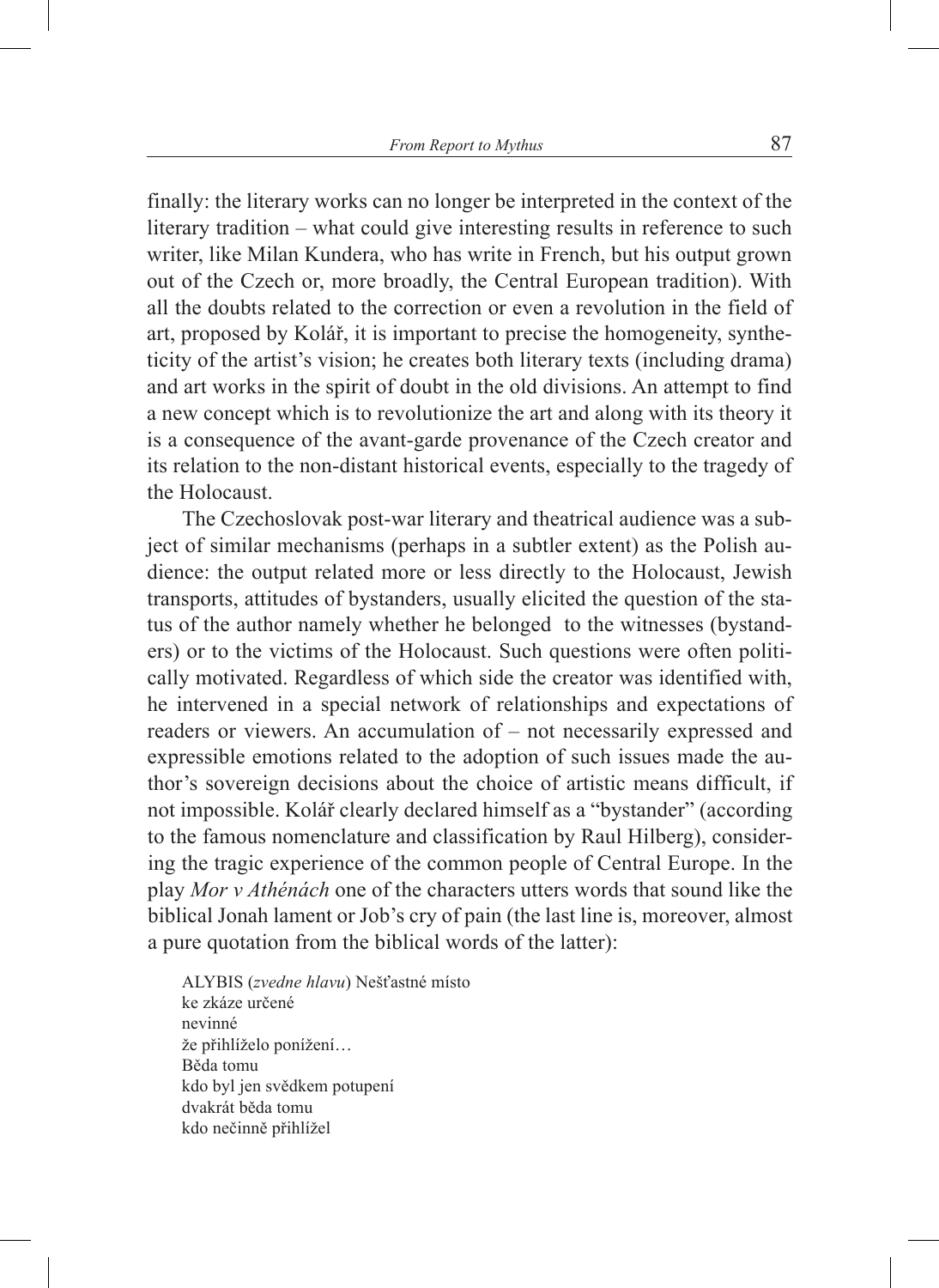třikrát tomu kdo pomáhal Lépe by mu bylo kdyby se byl nenarodil…

The "witnessing" (bystanding) in the quoted passage is described as a three-stage experience: there is the one who looks (probably as an accidental witness), the one who idly stares and the one who helps. While the helper and the bystander are the figures whose status is immediately understandable, the category of "idle staring" requires consideration. I interpret it as an image of the so called "innocent perpetrators", i.e. a form that derives some pleasure – in the sense of Lacanian *juissance* – from the act of violence, acted by someone else (someone makes some "dirty work" for me). This experience is maybe more common in the Central Europe than it is admitted. Tying it only with anti-Semitism or, more broadly, with ethnocentrism perhaps lead as astray, as suggested Timothy Snyder in his latest book *Black earth*, proving from the historian's point of view, that the search for ideology usually occurs after the crime – not before.

Michal Bauer wrote about Kolář lofty, that "he is nailed to his experience of the poet-witness as to the cross" ("Kolář je přibit na svůj údĕl básníka-svědka jako na svůj kříž"; Bauer 2001: 6); Václav Černý described him as an observer of reality and as a visionary; Emanuel Frynta called the author of collection *Prométheova játra* "the listening poet" ("básník naslouchající"). In the first part of this prosaic-poetic book, written in 1950, equally innovative in terms of form as *Černá lýra* (which preceded it), the author in collage-like way connects his own lines, which penetrate the tragedy of everyday life in the Stalinist regime with the images of the nightmare of the war. He also uses the fragments of the second part of Zofia Nałkowska's story *When the railroad tracks* (1946) published in volume *Medallions*, translated in 1949 into the Czech by Helena Teigová (as *U trati*), and included in the anthology of Polish translations entitled *Mír světa*. In the Kolář's book, the story was presented in the song *Skutečná událost* (Rod Genorův; the title is also a sign of a very loose, indirect reference to the story of Ladislav Klíma *Skutečná událost sběhnuvší se v Postmortálii*, published in 1932 (after author's death) in volume *Slavná Nemesis*), but this was not the only reference to Nałkowska. The artist confessed, that Nałkowska's prose moved him "tentokrát tak silně, že jsem se bez rozmýšlení odhodlal napsat, či spíše sestavit ze slov a vět povídky samé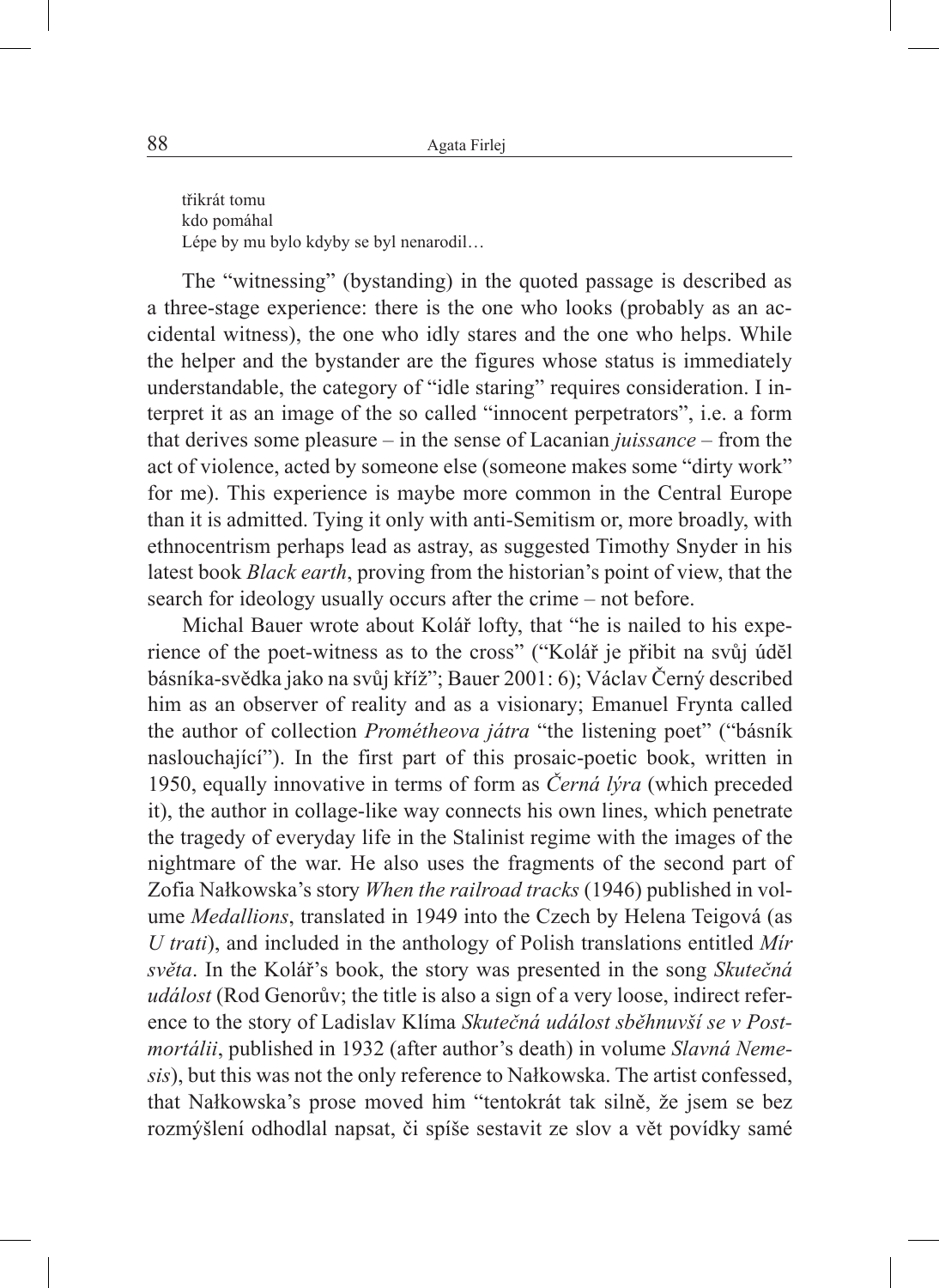báseň stejného obsahu. Byl to pro mne zprvu jen pokus, jak jsem schopen zmoci cizí námět" (Kolář 1985: 34). (In the drama *Chléb náš vezdejší* one of the characters – Fate (Osud) – talks about the production of soap from human fat: this fragment probably was inspired by the first story of *Medallions*, entitled *Professor Spanner* (but it is also possible that Kolář, like Nałkowska, used the testimony of the preparator of bodies, Rudolf Spanner).

The structure of *Skutečná událost* and indicated part of the drama *Chléb náš vezdejší* led some interpreters (for example Leszek Engelking) to conclusion, that even in the decade of the fifties the poet identifies himself with the idea of the ethical imperative of giving "the truth" or "naked facts" precedence before empty, and therefore immoral, decorativeness of artistic tricks (the consequence of such thinking would be the abandonment of attempts of metaphorical association of the Holocaust with other genocides in the history of the crimes of Stalinism). But I think in fact it was just paying attention to the properties of the forms of a collage, which in itself is a neat trick; about how much a summary of authentic certificates can be regarded as evidence of formal asceticism, whereas the third row in the order of the series in question, entitled *Samobáseň* (*Samowiersz*), including in the form of a text *rollage* of the first two songs, testifies to the choice of a specific artistic methods. Kolář, in this text, "pressed together" two layers: the war and the post-war related to overwhelming sense of horror. The procedure of locating monologues and dialogues in a new context is not only artistic, but also ethical message: the word turned inside, transferred, reveals meanings that at first glance "escape". A new context refreshes senses of expression hidden under a patina of habit or deliberately masked. This artistic Kolář's "struggle with the word" is connected by Michal Bauer with Halas inspiration (Bauer 2001: 6), referring to the experimental poetry of František Halas, who, moreover, was Kolář's first reader, publisher and promoter, introducing him into the environment of Jindřich Chalupecký.

A question of the context is also a key element in the Zdenĕk Pešat's reflection on the status of Kolář's "autentická poezie":

soubory se do řádu poezie začleňují ani ne tak proto, že obsahují projevy rozepsané do veršů, ale díky kontextu, v němž se ocitají. A to jak v knize samé, tak zejména díky obecnému dobovému povědomí o poezii, které bylo a stále je nakloněno tomuto prudkému odosobnění a zcivilnění básnického projevu (Pešat 1998: 176).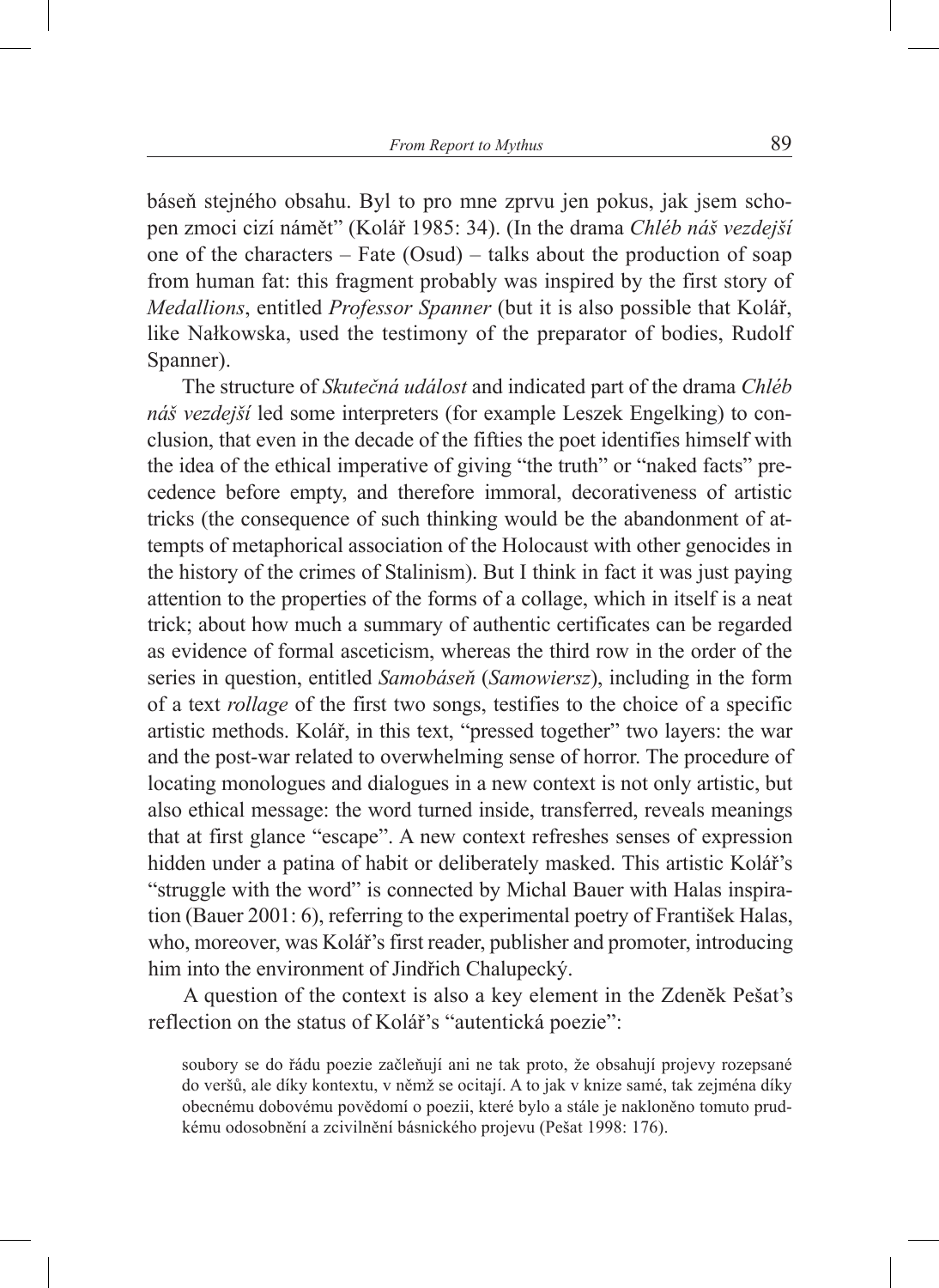Pešat evokes the question of reception habits and reader's expectations, like Leszek Engelking, who notes: "You can not forget about the pragmatic frame of text, requiring the reader to adopt specific rules for the interpretation. Text is printed as a line and as a part of the volume of poetry, so it is perceived as such and it is difficult to be received otherwise" (Engelking 2007: 7). Despite strong prosaisation, the text "prescribed" by Kolář cannot be regarded as a prose, especially as a documentary or historical fiction. "Smashing non-literary texts in the lines of *Černá lyra* introduces them in the sphere of literature, because it includes them in the course of the line, the line forms. The artist (as well as the reader) makes them poems, his own poems" (Engelking 2007: 7). In his deliberations the investigator recalls the thesis of Yuri Tynyanov the minimum conditions of rhythm and Yuri Lotman's the status of a word in the verse songs, arguing that the mere breaking stories on the verses in order to associate them with a poem irrevocably changes the status of the sentences used by moving them to the realm of literary, arts, ruling their rights – which should be seen as particular, suspended in the case of verifiability.

Kolář, who in 1945 gave the communist party legitimacy and since that moment has been consistent opponent to the communist system (due to this the author in 1979 emigrated to France), if indeed at the initial stage of his career dreamed of the poetry 'which you believe', probably also almost immediately gave up the search for those. The artist's considerations since the beginning of his post-war artistic activity go in a specific direction: he sees the Holocaust as a display of widely understood people's meanness and this meanness shown by repetition of myth is a subject of both his dramas. Such conceptualization allows to a certain degree disarm contradiction "ethic-aesthetic"; it seems that the artist's interest is focused rather on the language of art than on the above mentioned opposition, the language that assumes the search for a form most adequate to a subject in order to articulate essential feature of the new epoch.

## **Literature**

Bauer M., 2001, *Jiří Kolář: Očitý svědek v zemi mrtvých / Očitý svědek ze země mrtvých*, "Tvar" No. 14, Praha, pp. 6–7.